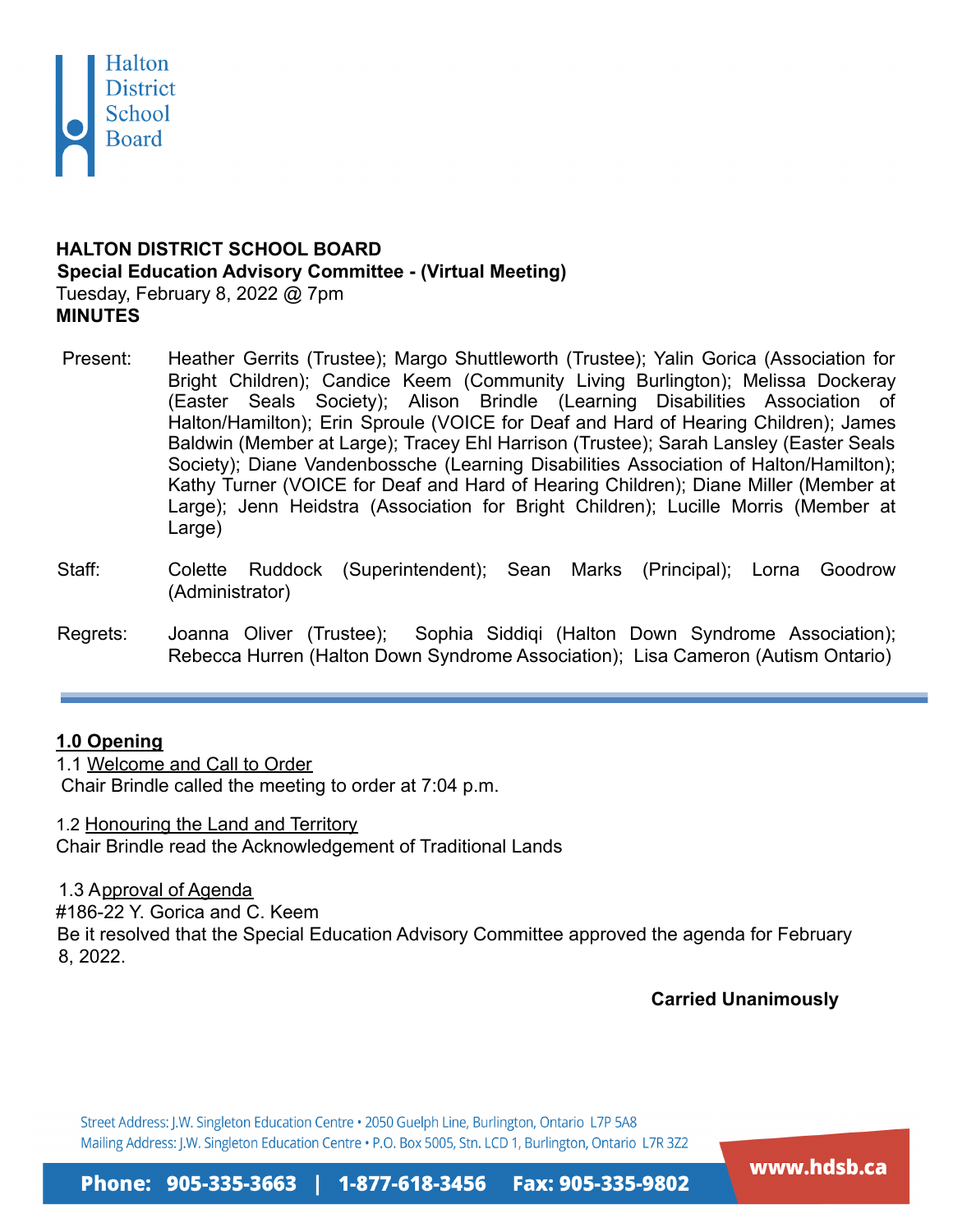1.4 Minutes of January 4, 2022 #187-22 D. Vandenbossche and J. Baldwin Be it resolved that the minutes for the meeting of the Special Education Advisory Committee for January 4, 2022 be approved.

#### **Carried Unanimously**

#### **2.0 Action**

2.1 Chair Brindle introduced our guest presenters, Susan Bowman, Barb Kehl and Amee Mehta from ErinoakKids. They presented on the model for School-Based Rehabilitation Services provided to ErinoakKids. Chair Brindle thanked Susan Bowman, Barb Kehl and Amee Mehta for their presentation this evening. There was an opportunity for questions after the presentation. The presentation slideshow will be shared with SEAC members.

2.2 Superintendent Ruddock introduced Superintendent Blackwell, Brent Coakwell, Principal, Safe and Healthy Schools and Christine Howard, Manager, Special Education Services. They presented an overview of the proposed changes to PPM 81. There was an opportunity for questions/comments from SEAC. A slideshow on PPM 81 will be shared with SEAC.

There was a fulsome discussion with members on PPM 81. Several members voiced their concerns around the revised provisions of PPM 81 as well as the implementation timeline.

Superintendent Ruddock confirmed that staff will be submitting a letter to the Ministry of Education on the revisions to PPM 81. It was discussed that the Chair of the Board, Trustee Shuttleworth, would also draft a letter to the Ministry on behalf of SEAC regarding the proposed revised provisions to PPM 81.

Chair Brindle, brought forward a motion:

#### *That the HDSB Special Education Advisory Committee send a letter to the Minister of Education opposing the provisions to PPM 81. This motion has been recorded and was passed unanimously.*

2.3 Correspondence from Lakehead District School Board

Chair Brindle, brought forward a motion:

*That the HDSB Special Education Advisory Committee send a letter to the Minister of Education supporting the Lakehead District's correspondence to the Ministry of Education regarding compensation for education workers and to raise the rate of pay for these essential workers. We ask that the government consider this to be a pressing issue moving into this next round of central negotiations. This motion has been recorded and was passed unanimously*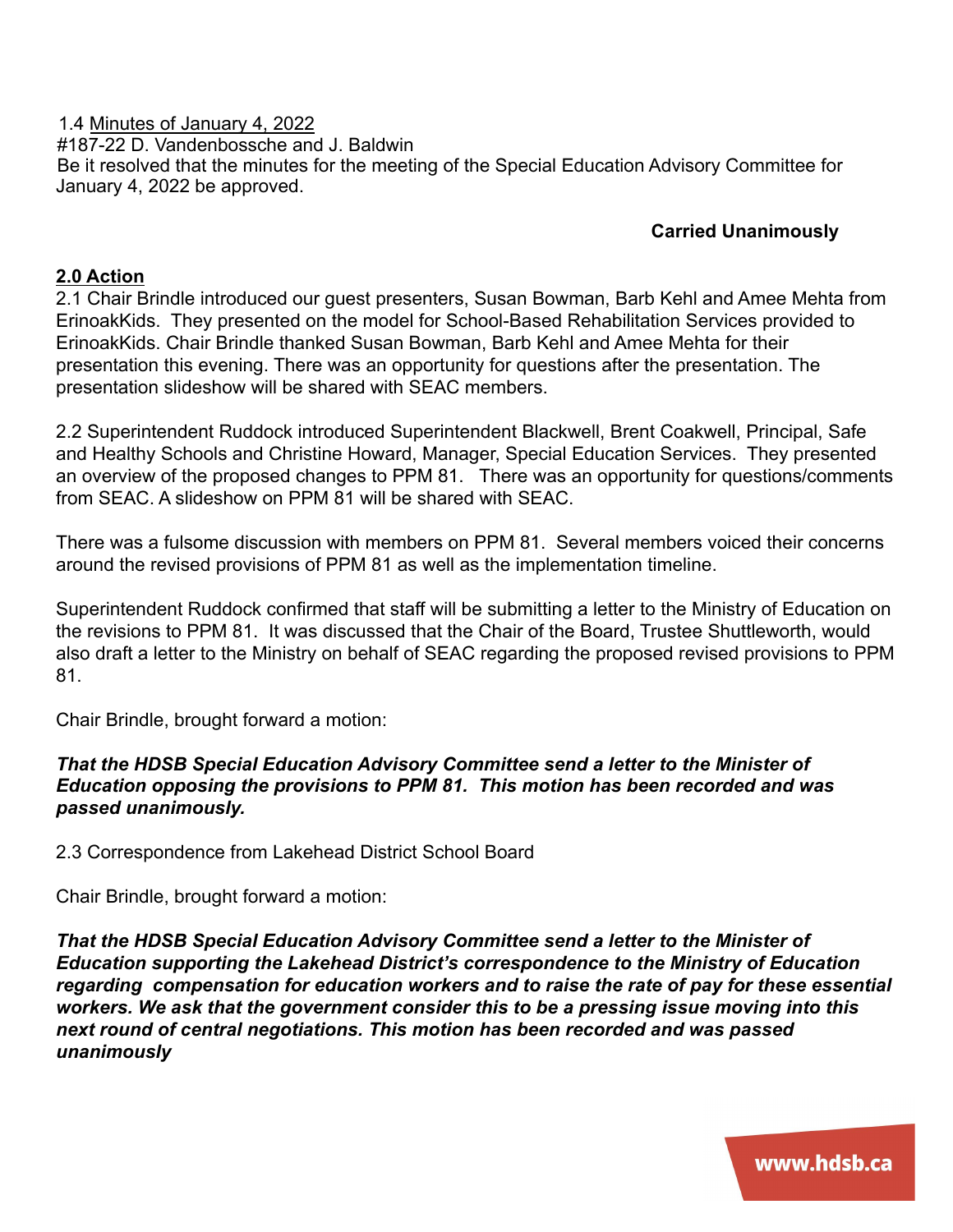# **3.0 SEAC Discussion/Question Period**

S. Lansley commented that she saw the Director's Panel Series on Identity, Inclusion and Human Rights. She would like to suggest that people with disabilities also be included in these discussions. Superintendent Ruddock responded to S. Lanlsey that Director Ennis has indicated this is the beginning of a series on identity, and that other groups will be included in future sessions. Superintendent Ruddock will share SEAC's feedback on this with Director Ennis.

## **4.0 Communication to SEAC**

## 4.1 Superintendent's Report

1. We are pleased that schools have resumed in-person learning and staff are continuing to support strong IPAC measures. As protocols have evolved, schools are:

a. Verifying staff and student daily screening on the Ontario School Screening Tool;

b. Implementing additional PPE for staff and masking requirements for students (e.g., masking during Phys Ed, availability of triple layer masks);

- c. Providing access to Rapid Antigen Tests (RAT) to return early from a symptomatic absence;
- d. Monitoring and reporting absence rates

2. Monday was the start to 2nd semester in secondary school and Term 2 in elementary. With the start of a new semester / term and some expressed interest in changing models due to the current COVID situation, we have made every effort to accommodate requests where they have not resulted in a reorganization of classes (elementary) or resectioning of courses (secondary).

3. 2022-23 Budget Process - The planning for the upcoming budget process is underway. A survey will be released in February for public input. Last year, we had Superintendent Negoi come to SEAC for two presentations -the first an overview on the budget process and the second on the draft budget. The training session recorded last year will be provided to SEAC members for those interested in a review and for those who are new to SEAC. Superintendent Negoi will present the draft budget to SEAC in May or June (depending on the release of the timing from the Ministry).

4. Superintendent Ruddock reported that the PPM167 (on-line learning requirements) has been finalized. Our current Grade 10 students are required to take 2 on-line courses throughout their high school years in order to receive their secondary school diploma. In addition to the final version of this PPM, there is an opt-out clause and any parent can opt out of this requirement or any student 18 and over. The Board is currently reviewing this PPM and developing an implementation plan. Superintendent Ruddock also added that because our Grade 9s last year ultimately received almost a whole credit through remote learning due to school closures, they are able to bank 1 of their required credits as a result.

5. Our Student Well-Being Department is hosting a number of sessions on mental health. One in particular is a session on neuro inclusive mental health and ties closely to the students and children that we serve. Please see this [link](https://hdsb.ca/students/Pages/Health%20and%20Well-Being/Mental%20Health%20&%20Well-Being/Mental-Health-Well-Being-Information-Sessions.aspx) for more information.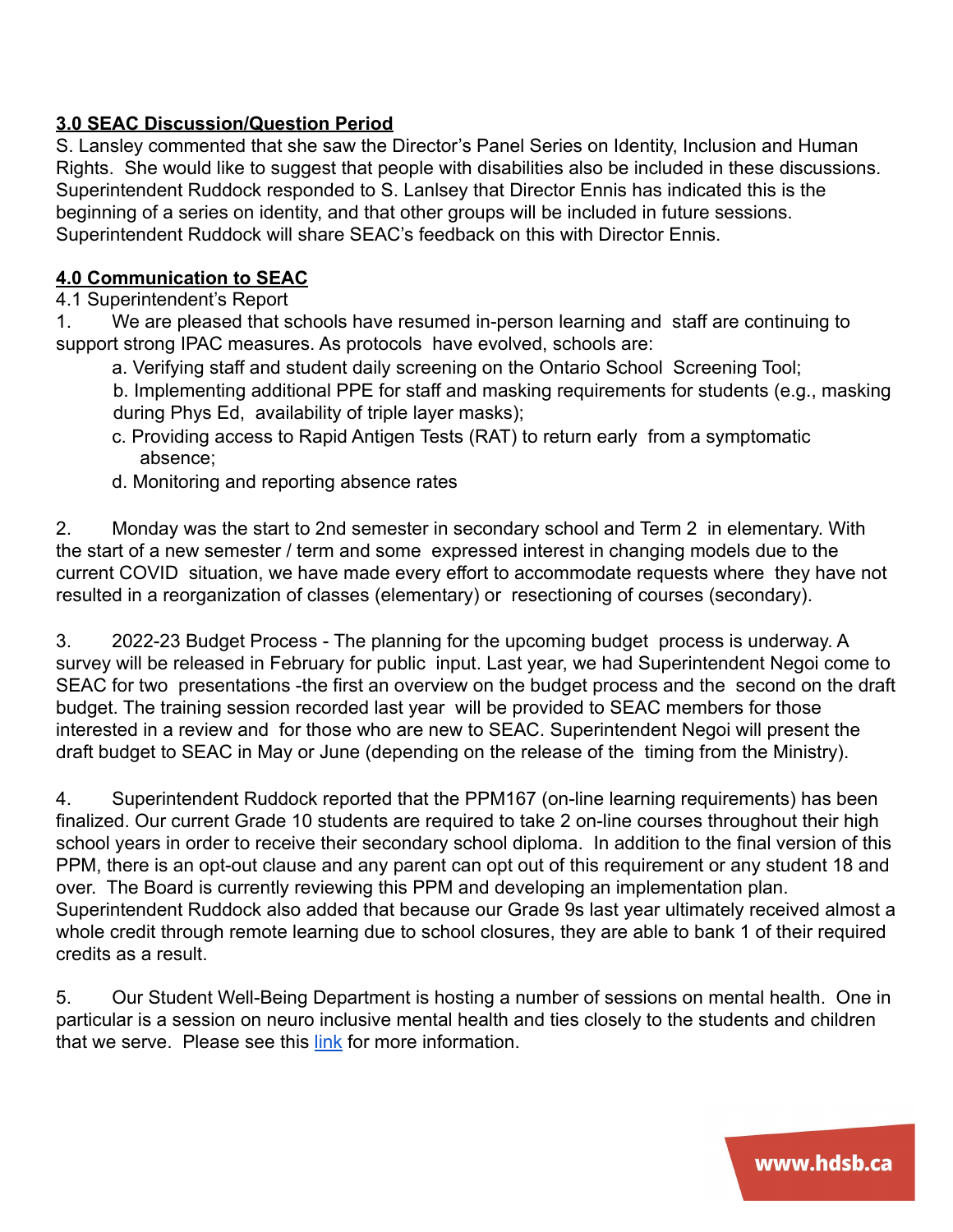## 4.2 Association Reports

Chair Brindle reported that the LDAHH 11th Annual Solutions for Learning Conference is open for Early Bird pricing until Feb 14th. This virtual event runs on March  $4<sup>th</sup>$  and  $5<sup>th</sup>$  and has 16 expert speakers in the field of learning disabilities, ADHD and mental health. If you would like more information, please go to [www.ldahh.ca](http://www.ldahh.ca/)

#### 4.3 Trustee Reports

1. The 2022-2023 [school year calendar](https://drive.google.com/file/d/1xmPg5aLnp49kj4UdOIVqR-V-QcbG0PbJ/view) was approved by Trustees on February 2 and now has to be submitted to the Ministry of Education for approval. School starts on September 6. Three Ministry mandated Professional Activity days will likely be devoted to Mathematics, health and safety training for education workers, equity, student well-being, destreaming and gap closing strategies as a result of the pandemic. Four PA days will be focused on Board priorities.

2. The Board also received the 2020-2021 Annual Accessibility [Report](https://drive.google.com/file/d/1TUpvZz7CxflXg7w3BKeyXiVnopxjneZI/view), with similar information presented as was received by SEAC.

3. 2021-22 Capital Priorities Funding Approval for the **Milton SE #13 PS,** and **Oakville NE #1 HS** have been received. Trustee Gerrits & Trustee Danielli were present for the press conference announcement yesterday.

4. Public input for the naming of Milton #11 has closed and the naming committee will be meeting this week to begin the process.

5. On Monday students and staff finally moved into EMSS in Milton.

6. Director Ennis is hosting a panel series on identity, inclusion and human rights. The first one, released today, named by Rabbi Wise, is called "Anti Semitism: The Longest Hatred". It can be accessed [here](https://www.youtube.com/watch?v=QLZEopCvDc4).

7. Recent advocacy to the Province includes a letter [written on January 7](https://drive.google.com/file/d/13mUX2-0e_LzHOO3hEEwObsaDHPi7MyEM/view), 2022 encouraging vaccine prioritization of education staff and students, and a return to in person learning. This letter was acknowledged by [Premier Ford](https://drive.google.com/file/d/1hmdLna2HAVjUcDC9BAHspu9SBc3WKyUR/view) via e-mail.

8. Trustees have their first budget workshop on February 8. A public survey will be launched shortly, and a SEAC session planned. Next year's budget is again, surrounded with uncertainty. There may be gaps related to the ending of covid-related support, which included additional staff positions as well as supplies.

9. The Halton District School Board is working with the City of Burlington to move forward with next steps in the City's purchase of the former Robert Bateman High School property (5151 New St, Burlington). In [June 2021](https://hdsb.ca/our-board/Pages/News/News-Description.aspx?NewsID=893), HDSB trustees approved a plan to relocate the Burlington Gary Allan Learning Centre to Robert Bateman High School, and declare the remainder of the Robert Bateman